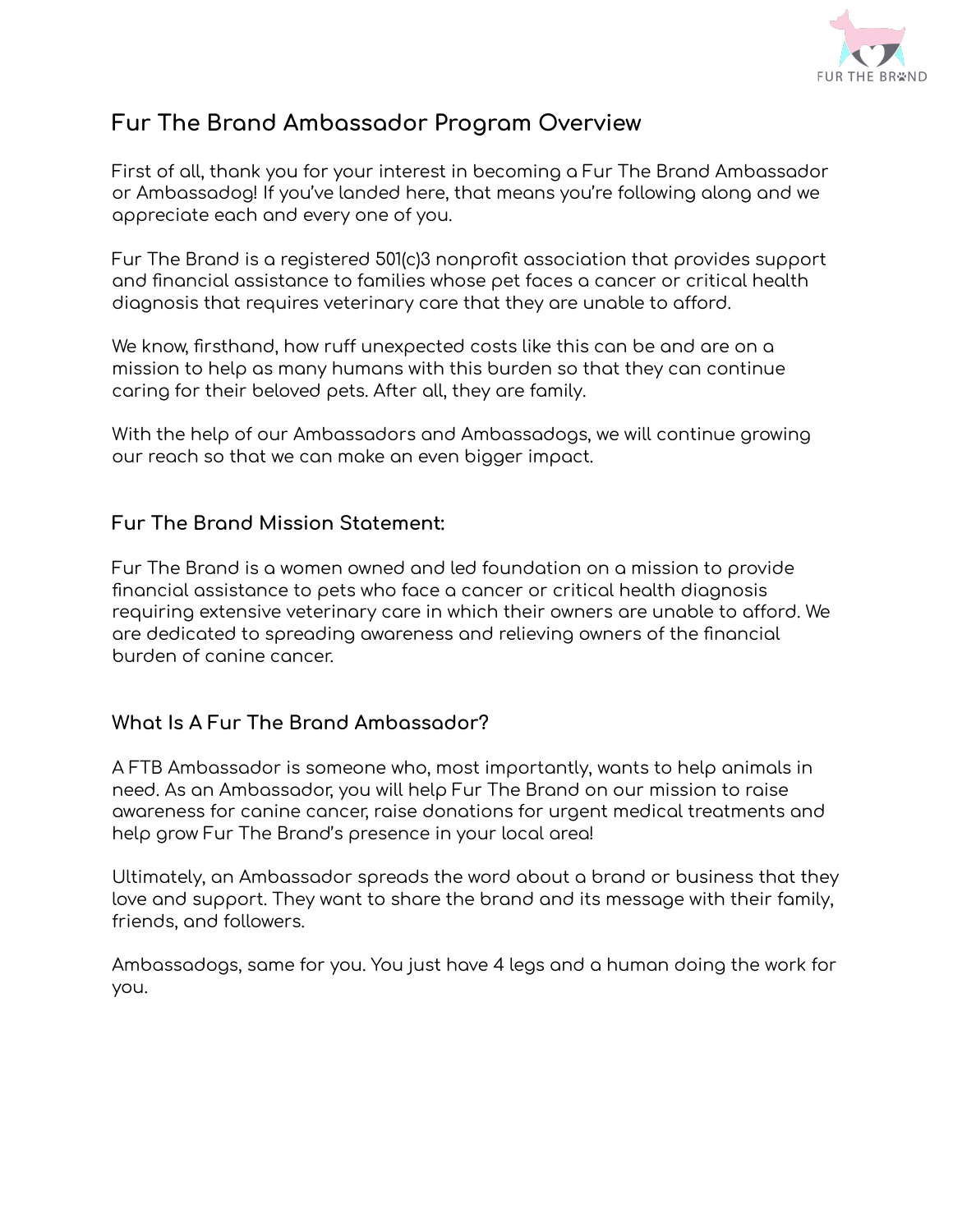

# **What Do You Do?**

An ambassador shares a brand's content and mission with others through many channels such as word of mouth, social media, events, and more.

They may do this by:

- 1. wearing Fur The Brand merchandise (human and pets)
- 2. posting and sharing Fur The Brand content on your personal, social media channels
- 3. helping to grow Fur The Brand's following
- 4. raising donations via Fur The Brand's PayPal

#### **Qualities/Requirements Of An Ambassador**

Must be a US resident Must be 18 years of age or older Must have active social media accounts

#### **A Fur The Brand Ambassador is someone who:**

- is excited to share Fur The Brand's mission in fighting canine cancer and helping to grow the brand's following base in your local area

- is passionate and genuinely loves helping animals at risk, in shelters, etc.

- is comfortable sharing brand-related content on their social media accounts

- enjoys communicating with others and is comfortable approaching others

about the brand and fundraising/raising donations

- shares the brand's values

# **Benefits**

As a brand ambassador you will receive these benefits:

- occasional recognition/reposts/mentions/tags on our social media and website - professional development- gain new skills in marketing, communication, social media, etc.

- ability to share feedback on Fur The Brand's programming, marketing and initiatives

- exclusive opportunities to attend events, if local

- possibility of receiving free merch/products, at Fur The Brand's discretion

#### **Core Responsibilities**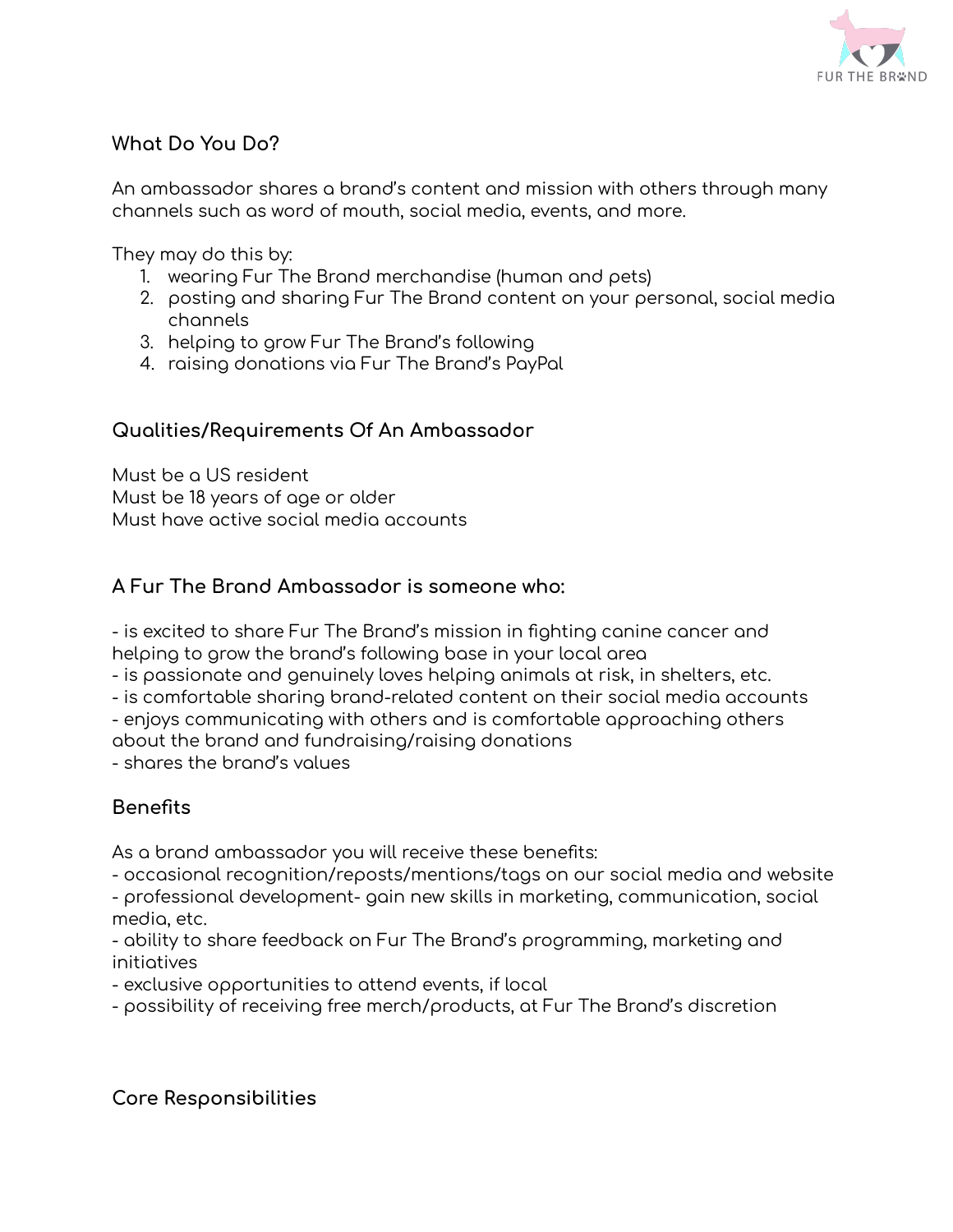

- 1. The ambassador will either share the brand's content on their (the ambassador's) social media accounts. When the brand has a new campaign, makes an announcement, receives new product arrivals, attends an event, etc. the ambassador will share the news on their social media accounts as well as share the news via other channels discussed earlier.
	- a. The ambassador may be asked to post content including the brand's giveaways, events, or stories. For instance, if we are running a contest/giveaway we may ask you to post it to social media with designated hashtags.
- 2. Ambassadors will raise electronic donations for Fur The Brand via the Fur The Brand PayPal.
	- a. No cash donations will be accepted.
	- b. In order to receive recognition for your donor's contribution, they must make the donation via PayPal and write your (Ambassador's) name in the NOTES section.
- 3. The ambassador will be encouraged to represent the brand by wearing merchandise and sharing giveaways with the brand's products.
	- a. Ambassadors will receive Fur The Brand merchandise in Welcome Package.
	- b. Ambassadors will never be asked to purchase the brand's products. We will however, at times share discount codes if you choose to do so for use in promotional photos and for representing the brand by wearing/using the products.
- 4. Ambassadors will share Fur The Brand's mission with their personal network outside of social media. It should be noted that we will never ask you to shove every announcement in your friends' and family's faces as we understand that this can be annoying for the other parties involved. :)

# **Communication Protocols**

All communication will occur via email and our monthly Ambassador Newsletter in order to streamline communication. All tasks, files, updates, and video meeting information (if necessary) will be shared via email.